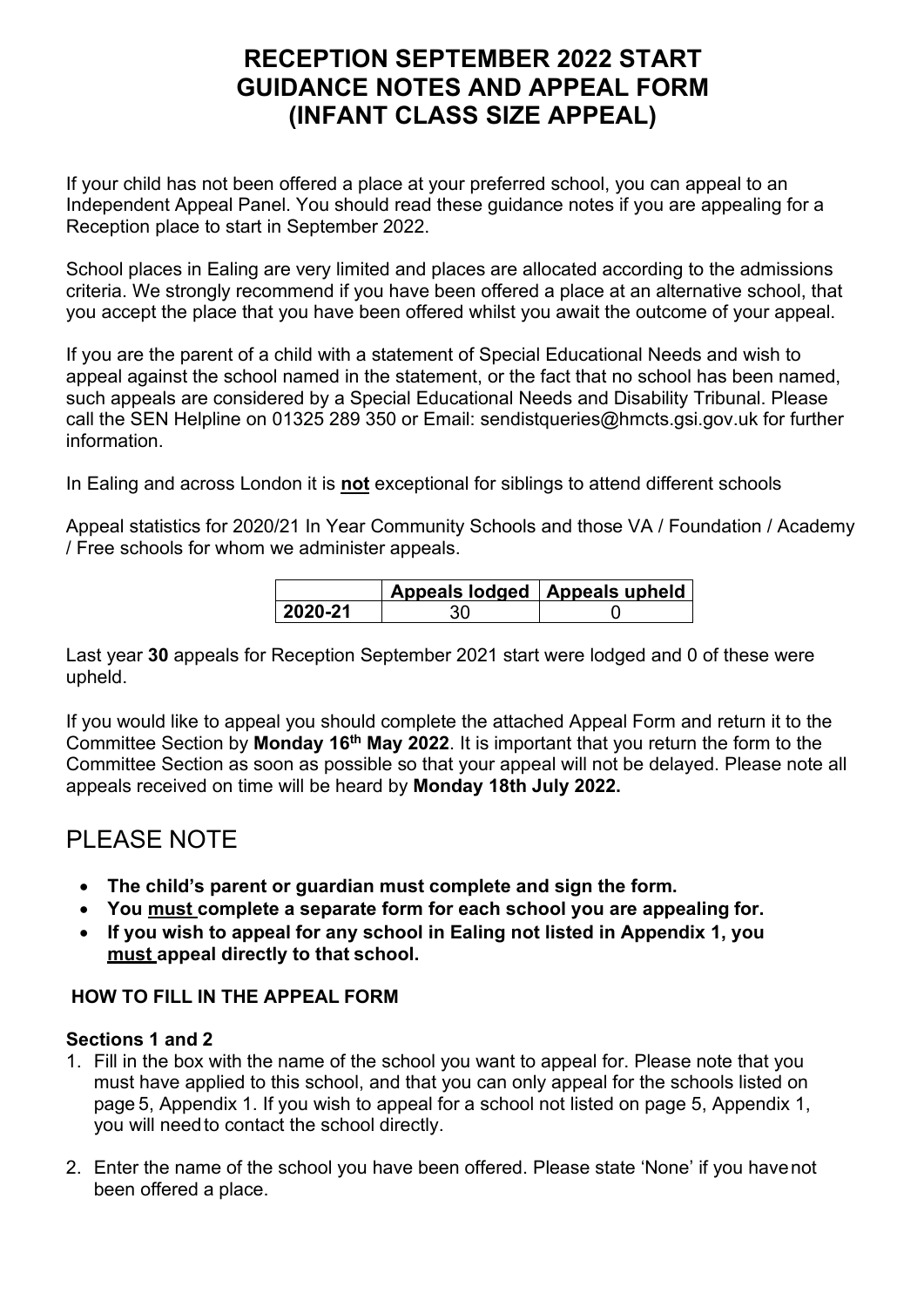**Section 3** - Fill in your child's name, address, date of birth and gender. It is important thatwe have all this information.

**Section 4** - Fill in your name, address (if different from your child's) and your daytime and evening telephone contact number, and your email address

### **Section 5 - At the appeal**

- 1. If you wish to attend the appeal, please tick the 'Personal Appeal' box and give details of any dates and times when you will **not** be able to come. We will try to avoid anydates you give, but if you are one of a number of people appealing for the same school it may not be possible. You do not have to attend the appeal but **it is better if you can** as the Appeal Panel may have questions that only you can answer and you will be able to explain your case personally, and answer any questions from the Appeal Panel. Please note that if you ask for "Personal Appeal" but are late or fail to attend the meeting, your appeal will be considered on the basis of the written information you have submitted.
- 2. If you do **not** want to come to the appeal, you can send a representative to present your case for you. If a representative is attending to present your case or accompany you, please tick the relevant box and fill in their name and address so we can send them a copy of the appeal papers. Your representative can be a friend, a locally elected politician or an employee of the local education authority such as an educational social worker, SEN Adviser or learning mentor, provided it does not lead to a conflict of interest.
- 3. If you decide not to attend, nor to send a representative, please tick the 'WrittenAppeal' box. This means that the Appeal Panel will use the written information you have provided, along with information from the Admission Authority, to decide your case. However, you should note that the Admission Authority may still send someone to present its case even though you will not be there.

#### **Section 6 - Written Statement**

• Please complete this section giving reasons why you want your child to go to your preferred school and not to the school offered. You **must** complete this section even if you are coming to the appeal.

6a - You should complete this box if you feel that the infant class size has not been breached.

6b – You should complete this box if you feel that the admission arrangements did not comply with admissions law or had not been properly implemented and your child would have been offered a place if the arrangements had complied or had been correctly and impartially applied.

6c – You should complete this box if you feel the decision to refuse admission was unreasonable – (see 4.4 of the School Admissions Appeals Code below). Also include any other grounds for your appeal.

- You should give all the reasons why you want your child to go to your preferred school and not to the school they have been offered.
- If you have any supporting evidence, you should send a copy to us with the form. Ifyou need more space, you can attach additional pages to the form. Medical information relating to your child should be from a consultant or specialist, not a GP, and must detail the medical reasons why the child should attend the preferred school rather than the allocated school.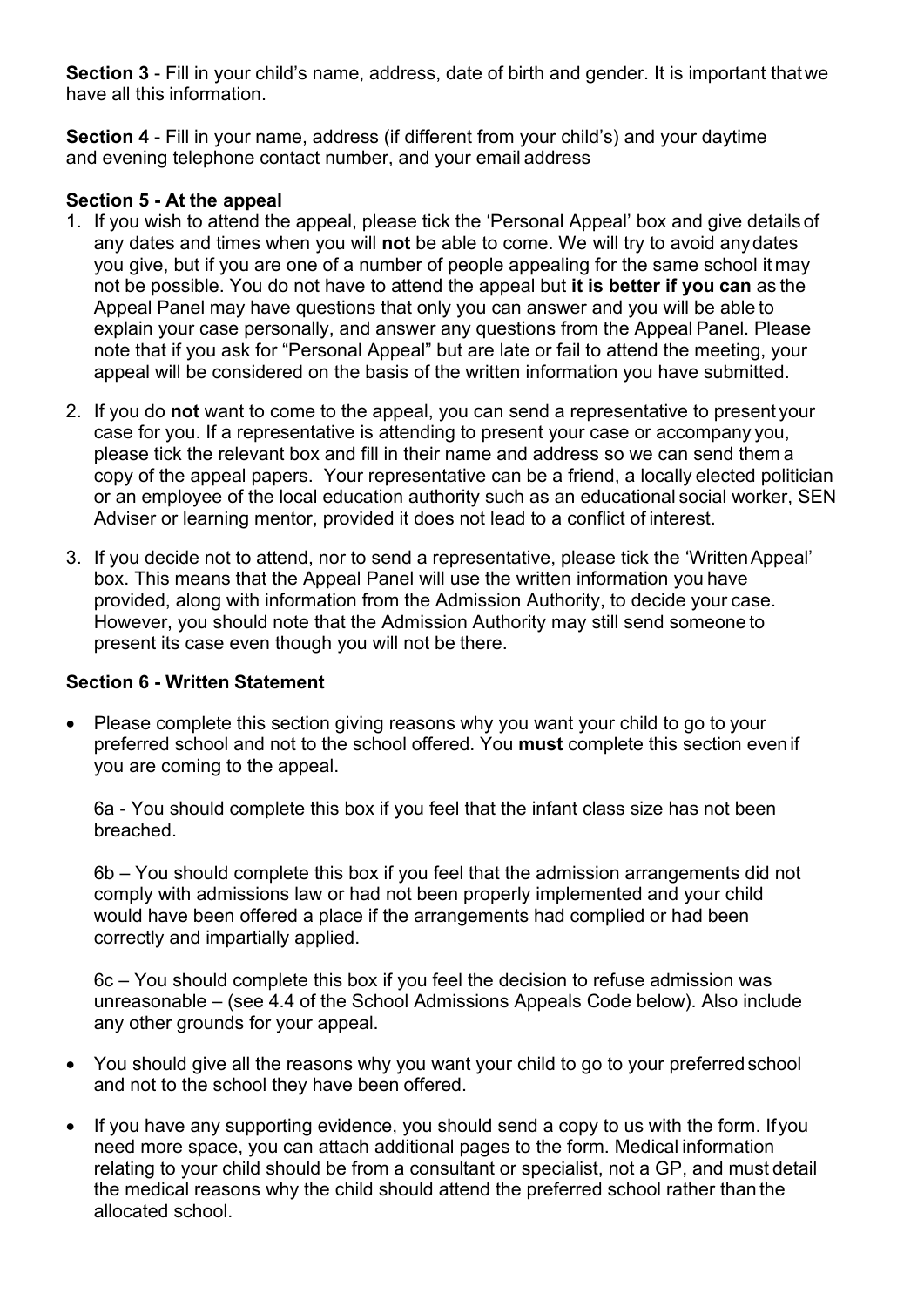### **More information about Section 6**

The Appeal Panel will consider the Admission Authority's reasons for refusing your child a place and your reasons for appeal against their decision. There are limited grounds on which an infant class size appeal may succeed for classes of more than 30. The Panel will consider, as specified in 4.4 of the School Admissions Appeals Code.

a. Whether the admission of an additional child / additional children would breach the infant class size limit.

Whether the admission arrangements (including the area's co-ordinated admission arrangements) complied with the mandatory requirements of the School Admissions Code and Part 3 of the School Standards and Framework Act 1998

- b. Whether the admission arrangements were correctly and impartially applied in the case in question; and
- c. Whether the decision to refuse admission was one which a reasonable authority would have made in the circumstances of the case.

For the decision to be 'unreasonable' the Panel will need to be satisfied that the decision to refuse to admit your child was "perverse in the light of the admission arrangements", i.e:

- It was "beyond the range of responses open to a reasonable decision maker" or
- "a decision which is so outrageous in its defiance of logic or accepted moral standards that no sensible person who had applied his mind to the question would have arrived at it".

The Panel will be reviewing the admission authority's decision in the light of the material available at the time when it made its decision.

#### **Question 7 - Sign and date the form**

The child's parent or guardian must sign the form.

#### **You must email the completed Appeal Form to:**

[Schooladmissionappeals@ealing.gov.uk](mailto:Schooladmissionappeals@ealing.gov.uk)

If you have any difficulty returning the form by email you can contact School appeals on:- 0208 825 8292

It is important that you return the form to the Committee Section as soon as possible so that your appeal will not be delayed. Please note that all on time appeals received will be heard by **Monday 18 July 2022.**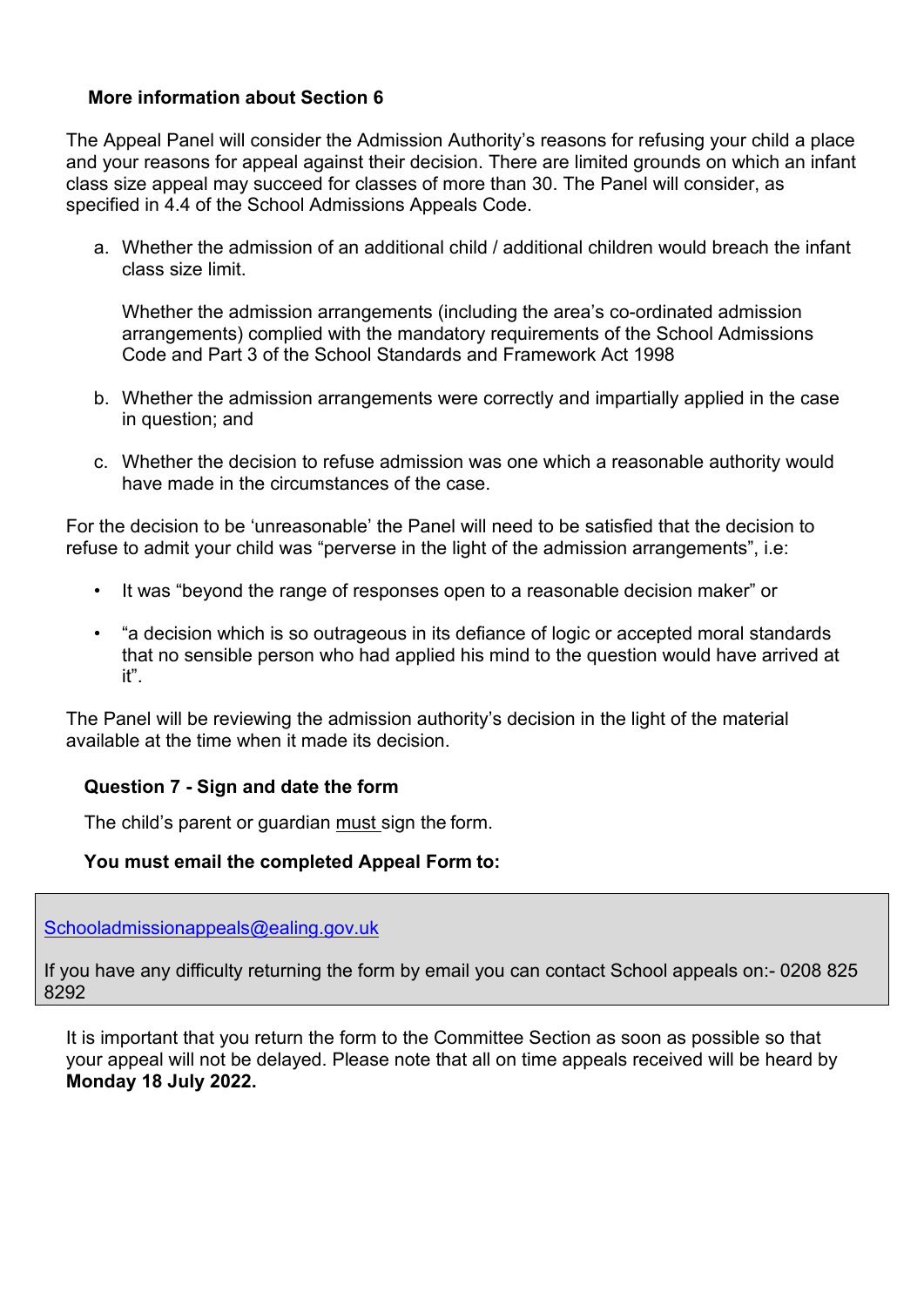#### **WHAT WILL HAPPEN NEXT?**

- A letter will be sent to you confirming that we have received your Appeal Form.
- We will set a date for your appeal to be heard by an Appeal Panel within 40 school days from the deadline for lodging appeals or within 30 school days of the appeal being lodged.
- 10 school days before your appeal you will be sent:
	- (i) details of when and where your appeal will be heard.
	- (ii) the names of the panel members and clerk.
- 5 clear working days before your appeal you will be sent:
	- (i) information about what will happen at the appeal.
	- (ii) a statement from the Local Authority giving the reasons why they did not offer your child a place at the school you preferred.
	- (iii) your appeal form and any other information you have provided.
	- (iv) any information provided by the school.

## **ANY QUESTIONS?**

For further information about admission appeals see the Admission Appeals Code at [www.education.gov.uk/school admission appeals code](https://www.gov.uk/government/publications/school-admissions-appeals-code) 2012

For further information on School Admissions and the admission criteria for schools in Ealing see: [www.ealing.gov.uk/admissions](http://www.ealing.gov.uk/admissions)

Helpful organisations that provide information on the appeals procedure:

• ACE, Advisory Centre for Education. www.ace-ed.org.uk ACE offer free advice on the admissions and appeals process.

• Coram, Children's Legal Centre provide free advice on the appeals process: http://www.childrenslegalcentre.com telephone 0300 330 5485 Mon-Fri 9am to 8pm and Sat 9:00am to 12:30pm

If you have any questions about the appeal form or the appeal procedure, please contact the Committee Section, details below:

Telephone: 020 8825 8292

E-mail: [schooladmissionappeals@ealing.gov.uk](mailto:schooladmissionappeals@ealing.gov.uk) 

#### *More information about Appeal Panels*

*The Appeal Panel will be made up of 3 people who are independent of the Admission Authority. The Appeal Panel will be as informal as possible and should take about 20 to 30 minutes, complex appeals may take longer.*

*The Appeal Panel will be supported by an independent clerk.*